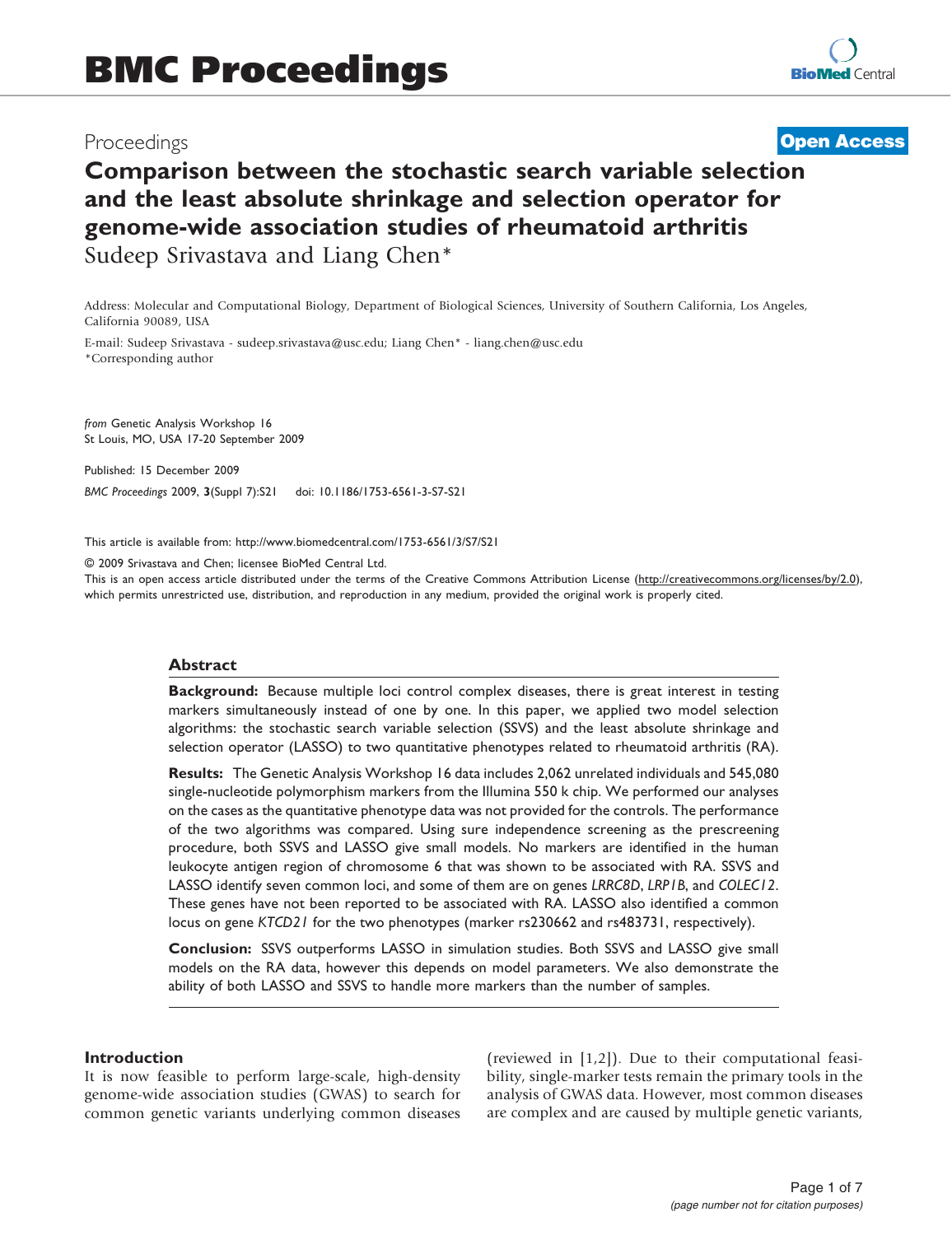each having only a small effect. The possible interactions among genetic variants and the interactions between genes and environment present additional challenges for disease mapping.

Because multiple loci contribute to complete diseases, testing markers simultaneously instead of one by one may increase statistical power. Advanced technology can provide us thousands of high-quality marker genotypes. To identify the correct set of genetic variants from thousands of markers, efficient and reasonable model selection algorithms are urgently needed. Two popular model selection methods have been proposed: the stochastic search variable selection (SSVS) [[3](#page-5-0)] and the least absolute shrinkage and selection operator (LASSO) [[4](#page-5-0)]. With SSVS, a latent variable  $\gamma$  is introduced to perform variable selection for regression models. If  $\gamma_i = 1$ the *j*<sup>th</sup> variable is included in the model; if  $\gamma_j = 0$ , the *j*<sup>th</sup> variable is excluded from the model. A homogenous variable is excluded from the model. A homogenous ergodic Markov chain can be generated by the Gibbs sampler. The empirical distribution of  $\gamma$  based on the Markov chain will converge to the actual posterior distribution of  $\gamma$  [\[5\]](#page-5-0). LASSO method proposed by Tibshirani is a shrinkage-based selection method for linear regression. LASSO minimizes the residual sum of squares subject to the constraint on the sum of absolute value of coefficients. This L1-Norm constraint produces shrunk coefficients with some of them exactly equal to zero, which leads to interpretable models. In 2004, Efron et al. proposed the least angle regression (LARS) [[6](#page-6-0)], which is a computationally efficient model-selection algorithm. There is a close connection between LARS and LASSO. A simple modification of the LARS algorithm can yield all LASSO solutions. LASSO is one of the most popular model selection methods that involve minimization of the mean square error with respect to some constraints. On the other hand, SSVS is based on the Gibbs sampler, which belongs to the broader class of Markov-Chain Monte Carlo methods. Hence, a comparison of the two methods would be of great interest.

In this paper, we focus on two quantitative phenotypes related to rheumatoid arthritis (RA). The data was provided by the Genetic Analysis Workshop 16. RA is an autoimmune disease that causes chronic inflammation in joints, resulting in loss of function and disability. We applied SSVS and LASSO to the two quantitative phenotypes to identify genetic variants associated with RA. We compared the results based on 545,080 SNPs.

## Methods

#### SSVS

SSVS uses a hierarchical Bayes model to identify associated variables [\[3\]](#page-5-0). Here we assume that the phenotype follows a multiple-regression model of a subset of the markers. The canonical regression setup is given by

$$
Y \mid \beta, \theta^2 \sim N_n(X\beta, \theta^2 I),
$$

where *Y* is  $n \times 1$ ,  $X = [X_1, ..., X_p]$  is  $n \times p$ ,  $\beta = (\beta_1, ..., \beta_p)$ , and  $\theta^2$  is scalar.

A latent variable  $\gamma_i$  is defined as the indicator whether marker i is selected in the model or not. SSVS uses the idea that the true posterior distribution of  $\gamma_i$  values can be estimated by generating a Markov chain that converges to its stationary distribution.  $\beta_i$  values are distributed according to a mixture distribution of two normal distributions with different variances, which enables the detection of associated variables:

$$
\beta_i | \gamma_i \sim (1 - \gamma_i) N(0, \sigma^2) + \gamma_i N(0, \tau^2).
$$

The prior for  $\gamma$  is selected as a Bernoulli prior with the same parameter over all the  $\gamma_i$  values:

$$
P(\gamma_i = 1) = 1 - P(\gamma_i = 0) = 1/p.
$$

Using simulation studies, we confirmed that changing  $(1/p)$  to other values such as  $0.1, 0.2,..., 0.9$  does not significantly change the power of SSVS (data not shown). The distribution of  $\theta^2$  conditional on  $\gamma$  is given by

$$
\theta^2 | \gamma \sim \text{InverseGamma}(n/2, ||Y - X\beta||^2 / 2),
$$

which is equivalent to  $v_{\gamma} \lambda_{\gamma} / \theta^2 \sim \chi_{v_{\gamma}}^2$ . SSVS implements the Gibbs sampler to generate the following Gibbs sequence using the conditional probabilities mentioned above:

$$
\beta^0, \theta^0, \gamma^0, \beta^1, \theta^1, \gamma^1, \ldots, \beta^j, \theta^j, \gamma^j, \ldots,
$$

which is an ergodic Markov chain that converges to its stationary distribution. We ran the Gibbs sampler for 2,000 iterations to achieve stationarity and then ran it for an additional 8,000 iterations to estimate the posterior probabilities of the  $\gamma$  values.

#### LASSO

LASSO tries to shrink the coefficients of independent variables and set most of the coefficients exactly equal to 0 to achieve a model with a small number of variables and a small mean square error. Using the same linear model as above,

$$
Y=X\beta+\varepsilon,
$$

where Y is the dependent variable, X are the independent variables, and  $\varepsilon$  is the independent error term, LASSO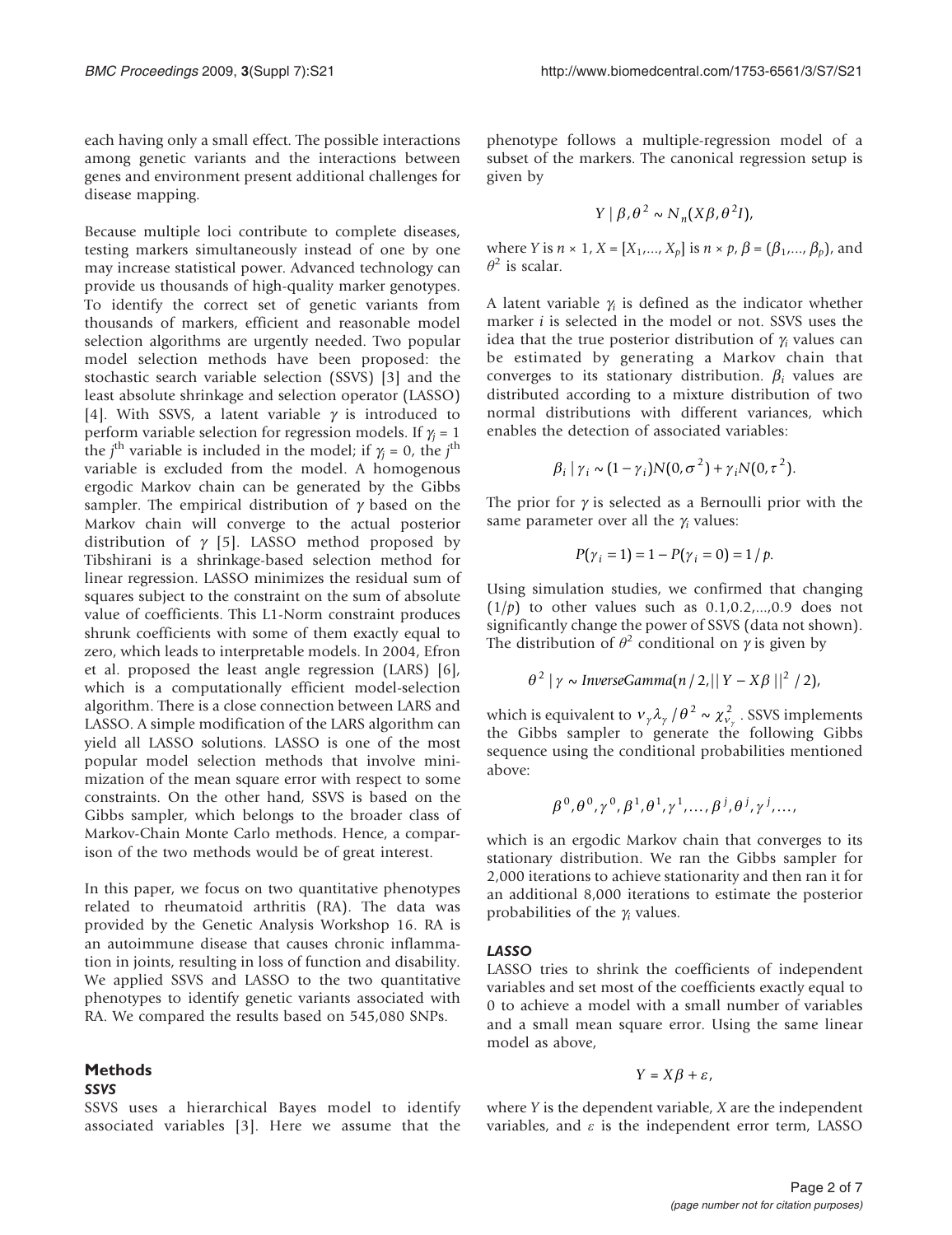tries to minimize  $||Y - X\beta||^2$  subject to  $\sum_i |\beta_i| \leq t$ . Here  $t \geq 0$  is the tuning or shrinkage parameter. An equivalent constraint would be

$$
\hat{\beta} = argmin_{\beta} (\parallel Y - X\beta \parallel^{2} + \lambda \sum_{j} | \beta_{j} |).
$$

This is a quadratic programming problem but can be solved by a simple modification to the LARS algorithm by Efron et al. [[6](#page-6-0)]. LARS, a modification of the classic model-selection method known as forward selection, orders regression covariates on the basis of their decreasing association with the output variable. By modifying LARS to enforce the sign consistency restriction of LASSO, we can generate all LASSO solutions corresponding to different values of the free parameter  $\lambda$ . Selecting the active model at a given iteration would give us LASSO solution corresponding to a particular value of  $\lambda$ . Hence, using a cutoff for the number of iterations allowed for the modified LARS, we can control  $\lambda$ .

#### Simulation studies

For simulation studies, we considered 60 individuals. The genotype data was simulated as follows: we selected a set of markers from the Hapmap CEU population data. We utilized the Hapmap data because it provides enough markers at different marker densities. In the Hapmap CEU population data, there are a total of 60 independent individuals. For each sample, 60 markers were used for both SSVS and LASSO analysis. Among them, five markers were simulated to be associated with the phenotype (the causal markers). These causal markers were always included in the analysis. The phenotype was simulated from a linear model with the five causal markers:

$$
Y_i = \beta X_{i1} + \beta X_{i2} + \dots + \beta X_{i5} + \varepsilon_i,
$$

where the  $\varepsilon_i$  values are independent and identically distributed N(0,1). Different marker densities, coefficients  $(\beta)$ , and SSVS parameters were considered. For each scenario, 1,000 simulations were performed. The average area under the curve (AUC) was calculated for each scenario. The AUC is the area under the receiver operator characteristic (ROC) curve, which is a plot of the sensitivity versus (1-specificity). An AUC of 0.5 represents a completely random guess. For SSVS, the AUC is calculated using the following formula modified from the method of Ma and Huang [\[8\]](#page-6-0):

$$
AUC = \frac{1}{n_{C}n_{C}C} \sum_{i \in C, j \in C} I\{\gamma_{i} > \gamma_{j}\},\,
$$

where C is the set of indices of the causal markers and  $C^c$ is the set of indices of the non-causal markers.  $n_c$  and

 $n_{C}$  are the number of causal and non-causal markers respectively. For LASSO, the following formula is used to calculate the AUC:

$$
AUC = \frac{1}{n_{C}n_{C}C} \sum_{i \in C, j \in C} I\{\lambda_{i} < \lambda_{j}\},
$$

where  $\lambda_i$  is the iteration at which the *i*<sup>th</sup> marker enters the model model.

## Sure independence screening for the RA data

The genotype was coded as 0 for homozygous rare alleles, 1 for heterozygous alleles, and 2 for homozygous common alleles. Missing alleles were imputed according to the genotype frequency calculated from the available data for 0.7% of missing genotype data. As a prescreening step, markers with a minor allele frequency less than 0.01 were discarded. The phenotype data was logtransformed. To decrease the dimensionality of the marker data, sure independence screening (SIS) was performed [\[9\]](#page-6-0). SIS uses correlation learning to detect predictors in the true model. If X denotes the genotype data that are standardized columnwise, and  $y$  denotes the phenotype data, then  $w$  is defined as

$$
\mathbf{w} = \mathbf{X}^{\mathrm{T}} \mathbf{y}.
$$

SIS selects the largest component-wise magnitudes of the vector. Here, we selected the 1,000 markers with the largest correlations with the quantitative traits for SSVS and LASSO. Because the number of samples are 746 and 867 for the IgM and the anti-CCP phenotypes, respectively, we demonstrate the use of SSVS and LASSO to select a model in which the number of markers is greater than the number of samples. SIS reduces computational time required by the model-selection methods. SIS has been shown to retain important variables in the screened model with a large probability when a set of conditions are satisfied [\[9\]](#page-6-0).

# **Results**

#### Simulation studies

In the simulation studies, we considered different marker densities, causal marker effects, and SSVS parameters. We also compared the two methods with a standard singlemarker F-test. The results are summarized in [Table 1.](#page-3-0) SSVS consistently has a higher AUC value than LASSO and the single-marker test. We chose  $\sigma$  = 0.05 for SSVS and the values of  $\tau$  were chosen according to the suggested ratios of  $\frac{\tau}{\sigma}$  $\frac{2}{2}$  in George and McCulloch [[3](#page-5-0)]. When the marker effect  $\beta$  is small (i.e.,  $\beta$  = 0.5), LASSO

performs worse than the single-marker F-test. In other scenarios, LASSO performs better than the single-marker F-test.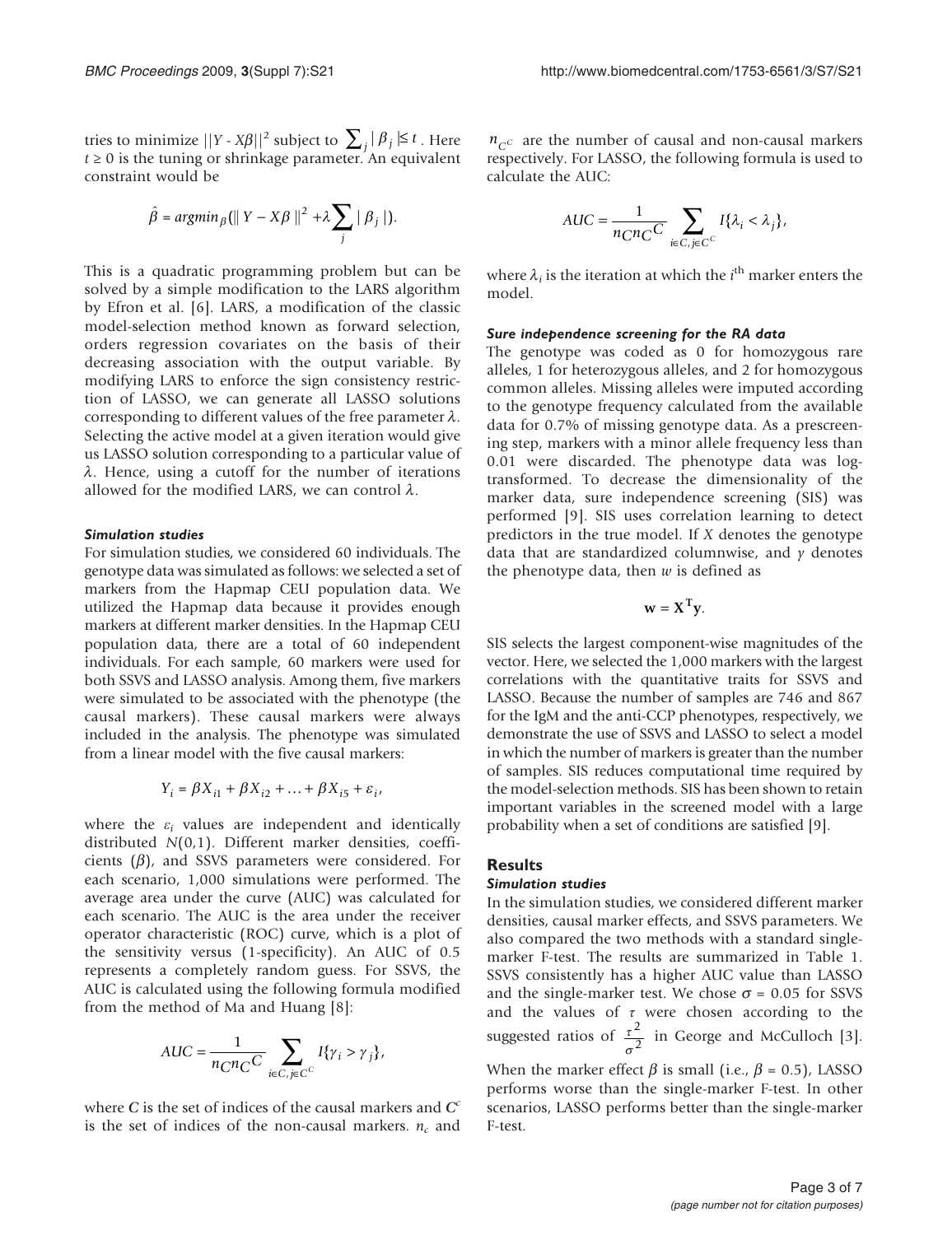| Coefficient    | Marker density <sup>a</sup> | AUC <sub>h</sub>  |                   |                   |              |        |
|----------------|-----------------------------|-------------------|-------------------|-------------------|--------------|--------|
|                |                             | SSVS $(\tau = 1)$ | SSVS $(\tau = 2)$ | SSVS $(\tau = 3)$ | <b>LASSO</b> | F-test |
| 0.5            | 200                         | 0.898             | 0.891             | 0.884             | 0.684        | 0.729  |
| 0.5            | 100                         | 0.923             | 0.918             | 0.913             | 0.7          | 0.753  |
| 0.5            | $\overline{10}$             | 0.949             | 0.944             | 0.942             | 0.783        | 0.800  |
| 0.5            |                             | 0.950             | 0.947             | 0.942             | 0.798        | 0.814  |
|                | 200                         | 0.969             | 0.955             | 0.947             | 0.873        | 0.814  |
|                | 100                         | 0.987             | 0.982             | 0.978             | 0.886        | 0.854  |
|                | $\overline{0}$              | 0.997             | 0.996             | 0.995             | 0.965        | 0.922  |
|                |                             | 0.999             | 0.998             | 0.997             | 0.979        | 0.932  |
| 1.5            | 200                         | 0.989             | 0.985             | 0.976             | 0.926        | 0.838  |
| 1.5            | 100                         | 0.998             | 0.998             | 0.996             | 0.939        | 0.887  |
| 1.5            | 10                          |                   |                   | 0.999             | 0.991        | 0.951  |
| 1.5            |                             |                   |                   |                   | 0.995        | 0.951  |
| 2              | 200                         | 0.991             | 0.988             | 0.986             | 0.952        | 0.823  |
| 2              | 100                         | 0.999             | 0.997             | 0.997             | 0.962        | 0.874  |
| 2              | $\overline{10}$             |                   |                   | 0.999             | 0.995        | 0.963  |
| $\overline{2}$ |                             |                   |                   |                   | 0.998        | 0.966  |

#### <span id="page-3-0"></span>Table 1: Simulation results of QTL mapping

<sup>a</sup>measured in the average number of markers selected from every 1,000 markers of the Hapmap Phase I data

<sup>b</sup>The AUC values are the average values across 1,000 simulations.  $\sigma$  = 0.05

RA

Markers with a minor allele frequency less than 0.01 were screened out. After this step, 425,555 markers for the IgM phenotype and 425,586 markers for the anti-CCP phenotype remained. After removing the samples with missing phenotypes, 746 samples for the IgM phenotype and 867 samples for the anti-CCP phenotype were left. The correlation between the phenotype and the genotype was calculated. The top 1,000 markers were chosen for each of the two phenotypes. Then, SSVS and LASSO were run on both phenotypes.

For SSVS, we used a cutoff of 0.9 for the posterior probabilities of markers being included in the model. The parameter values in the simulation studies,  $\sigma$  = 0.05 and  $\tau = 1,2,3$ , were used such that  $\frac{\tau}{\sigma}$  $\frac{2}{2}$  = 400, 1600, and 3600. For IgM phenotype, SSVS selected 20, 11, and 6 markers for the three  $\frac{\tau}{\sigma}$  $\frac{2}{2}$  ratios. For the anti-CCP antibody phenotype, SSVS selected 18, 12, and 6 markers for the three  $\frac{\tau}{\sigma}$  $\frac{2}{2}$  ratios. The positions of the markers selected by SSVS for  $\sigma = 0.05$  and  $\tau = 1$  are shown in [Figure 1.](#page-4-0) No common markers are identified for the two

The LASSO algorithm was run for 500 iterations unless it terminated earlier automatically because there were no more significant markers. The optimal cut-off for the number of iterations was selected using a 10-fold crossvalidation. The minimum cross-validation error was

quantitative phenotypes.

achieved at 31 iterations for the IgM phenotype and at 33 iterations for the anti-CCP phenotype. It identified 31 significant markers for the IgM phenotype and 33 for the anti-CCP phenotype. The marker positions are also shown in [Figure 1.](#page-4-0) No common markers were identified for the two phenotypes. However two markers, rs230662 for the IgM phenotype and rs483731 for the anti-CCP phenotype, are within 100 Kb of each other and both lie on the same gene KTCD21 at chromosome location 11q14.1. These markers have been enclosed in a diamond in [Figure 1](#page-4-0).

SSVS and LASSO identified a few common loci for the IgM phenotype and the anti-CCP phenotype. For the IgM phenotype, SSVS selected rs1938032 and LASSO selected rs12032393; both markers are located on the gene LRRC8D on chromosome 1 (enclosed by a star in Fig. [1\)](#page-4-0). On chromosome 7, SSVS selected rs2392467 and LASSO selected rs13234380 for the IgM phenotype. Both markers are within 100 kb of each other and are shown in [Figure 1](#page-4-0) (enclosed by a star). For the anti-CCP phenotype, SSVS selected rs10183908 and LASSO selected rs972485 in the gene LRP1B on chromosome 2 (enclosed by a triangle). On chromosome 4, SSVS selected rs192068 and LASSO selected rs1540052, while on chromosome 10, SSVS selected rs807013 and LASSO selected rs17113682 (enclosed by triangles). Both marker pairs are within 100 kb of each other, but neither of them are located on annotated genes. SSVS and LASSO selected two common markers, rs2186830 and rs334438, on chromosome 18 (enclosed by triangles). Among them, marker rs2186830 is located on the gene COLEC12. None of these genes have been reported to be associated with RA in the literature.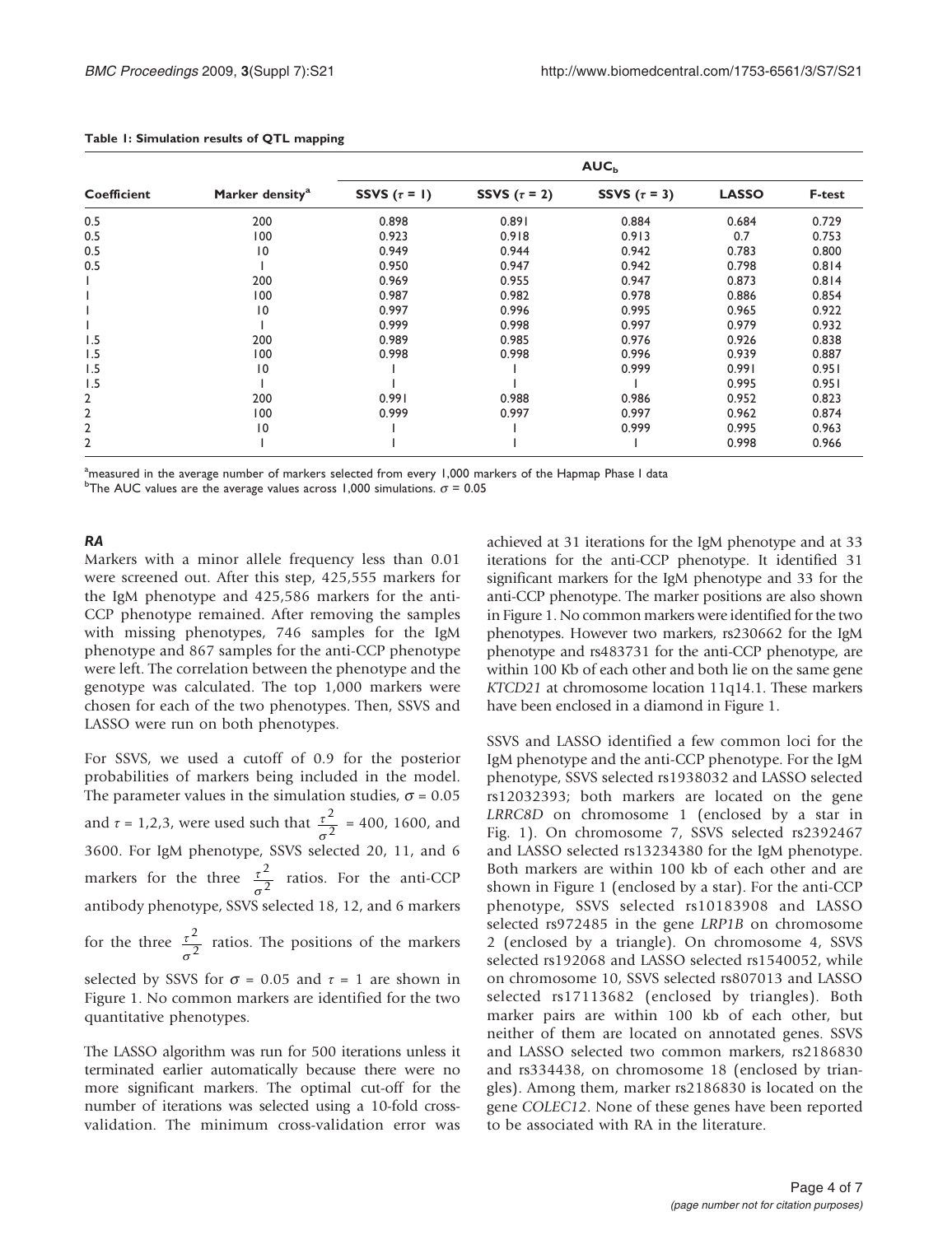<span id="page-4-0"></span>

#### Markers picked by the SSVS and the LASSO for the two phenotypes

# Figure 1

Comparison of the outputs of SSVS and LASSO for the two phenotypes. The squares show the markers selected by SSVS and the circles show the markers selected by LASSO. The stars enclose the loci identified by both SSVS and LASSO for the IgM phenotype. The triangles enclose loci identified by both SSVS and LASSO for the anti-CCP phenotype. The diamond encloses the locus identified by LASSO for the two phenotypes.

# **Discussion**

SSVS and LASSO have advantages and disadvantages in their application to the model selection problem. SSVS is computationally intensive and cannot handle a very large set of markers. Hence, a more aggressive marker screening step needs to be done. The Gibbs sampler also requires the selection of prior parameters. In our simulation studies, by changing the prior of the  $\gamma$  values, we did not see a significant difference in the power of SSVS (data not shown). However, changing  $\sigma$  and  $\tau$  will change the results. Further study is required on how to select these parameters. On the other hand, LASSO is very fast and hence the model is selected very quickly. It can handle large number of markers because the computational time in each step is proportional to the size of the model at that iteration. However, a big problem with LASSO is the selection of the cut-off. The Cp type score mentioned in Efron et al. [[6](#page-6-0)] does not work in this data set because it does not give a small enough model (e.g., the model size using the Cp type score exceeds 200 markers for a given phenotype). LASSO may also overshrink parameters because it shrinks both non-significant coefficients and significant coefficients at the same rate. This can lead to overshrinking of the non-zero coefficients and result in models with large size as more variables are required to fit the data. To rectify this problem, cross validation is performed using the ordinary lease squares estimates of the model selected at each iteration rather than using LASSO estimates for  $\beta$  values. The problem of overshrinking can be minimized by using different penalties for different coefficients, which is performed in the adaptive LASSO [\[10](#page-6-0)]. In addition, it is very important to choose the prescreening steps carefully. A total of 1,000 markers were used for our studies to demonstrate the ability of SSVS and LASSO to handle more markers than the sample size. In future studies, it would be of great interest to address the number of markers chosen in the prescreening step to increase power.

For SSVS, we found that for different marker coeffcients  $(\beta)$ , the best results were achieved by different values of τ. SSVS with τ = 1 had the maximum power compared with other values of  $\tau$ . While for  $\beta = 2$ , SSVS with  $\tau = 2$ has the maximum power compared to  $\tau = 1.3$ . It indicates that different values of hyper-parameters are required to detect markers with different effects.

SSVS and LASSO both rely on the assumption that the predictors are independent. However, the markers are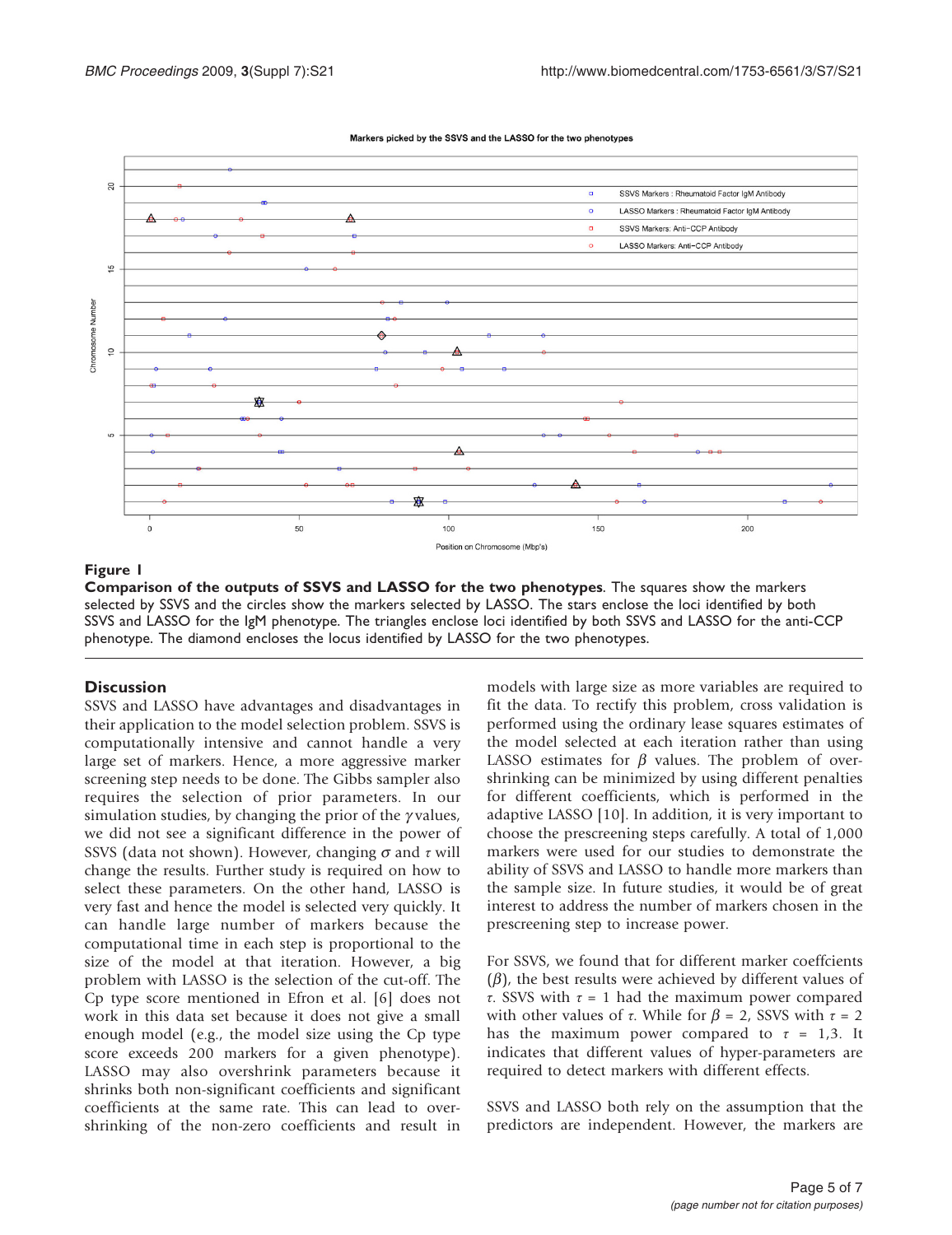<span id="page-5-0"></span>dependent on each other due to linkage disequilibrium, which would need to be considered to make an accurate statistical inference. SIS also assumes independence, but is more robust to dependent markers than SSVS or LASSO. A modification of LASSO known as the adaptive LASSO [[10\]](#page-6-0) deals with correlated predictors by using adaptive weights for different predictors. It would be useful to compare the results of adaptive LASSO to that of LASSO.

SSVS and LASSO both assume a linear model and independent predictors. Using simulation studies, we have demonstrated that both SSVS and LASSO select common causal markers. When the markers are farther apart, i.e. they are independent of each other, and the prediction accuracy increases. In the real data, these assumptions may be violated. In complex diseases like RA, the individual marker effect is very weak and the marker effect may be nonlinear. The markers are not independent of each other due to high linkage disequilibrium. In addition, there are other confounding variables such as population structure and epistatic effects. All of the factors will affect the performance of the two methods to different degrees. Therefore, only a few common markers are selected by the two methods. It would be of great interest to study the behavior of SSVS and LASSO when these effects are incorporated into a more complex simulation model.

The human leukocyte antigen (HLA) region on chromosome 6 has been reported to be associated with the disease by various association and linkage studies [[11,12\]](#page-6-0). However, we did not identify any markers within that region using LASSO or SSVS. This is an interesting result because markers in the HLA region correlate very strongly with the disease status. A possible explanation could be the missing quantitative phenotype data for the controls. QTL studies focus on quantitative traits instead of the binary disease status information. By incorporating disease status via a different method like logistic regression, random forests, and so on, one can build a more powerful model for the association study. This would be extremely useful in our data set because the disease status shows a very high association with the HLA region, but the quantitative phenotype data shows no association with the HLA region.

# Conclusion

In this paper, we compared SSVS and LASSO on simulated and real data. SSVS outperforms LASSO as well as the single-marker F-test in the simulation studies. The two methods were compared on the RA data provided by the Genetic Analysis Workshop 16 workshop after a dimension reduction using the SIS.

Association studies were carried out for the two quantitative phenotypes using the two algorithms. The two methods identified two common markers for the anti-CCP antibody phenotype and two and three marker pairs that are located close to each other for the rheumatoid factor IgM phenotype and the anti-CCP antibody phenotype, respectively.

Some of these markers were found to be in annotated genes such as LRRC8D, LRP1B, and COLEC12. However these genes have not been reported to be associated with RA. In summary, SSVS and LASSO are very useful tools in GWAS studies for quantitative data.

# List of Abbreviations used

anti-CCP: Anti-cyclic citrullinated peptide; AUC: Area under the curve; GWAS: Genome-wide association study; HLA: Human leukocyte antigen; IgM: Immunoglobulin M; LARS: Least angle regression; LASSO: Least absolute shrinkage and selection operator; RA: Rheumatoid arthritis; ROC: Receiver operator characteristic; SIS: Sure independence screening; SSVS: Stochastic search variable selection.

# Competing interests

The authors declare that they have no competing interests.

# Authors' contributions

SS participated in the design of the study, performed the statistical analysis and helped to draft the manuscript. LC conceived of the study, and participated in its design and coordination and helped to draft the manuscript. All authors read and approved the final manuscript.

## Acknowledgements

The Genetic Analysis Workshops are supported by NIH grant R01 GM031575 from the National Institute of General Medical Sciences. This work was partially supported by the NIH grant P50 HG 002790 and the AFAR research grant.

This article has been published as part of BMC Proceedings Volume 3 Supplement 7, 2009: Genetic Analysis Workshop 16. The full contents of the supplement are available online at [http://www.biomedcentral.com/](http://www.biomedcentral.com/1753-6561/3?issue=S7) [1753-6561/3?issue=S7](http://www.biomedcentral.com/1753-6561/3?issue=S7).

#### References

- McCarthy MI, Abecasis GR, Cardon LR, Goldstein DB, Little J, Ioannidis JP and Hirschhorn JN: [Genome-wide association](http://www.ncbi.nlm.nih.gov/pubmed/18398418?dopt=Abstract) [studies for complex traits: consensus, uncertainty and](http://www.ncbi.nlm.nih.gov/pubmed/18398418?dopt=Abstract) [challenges.](http://www.ncbi.nlm.nih.gov/pubmed/18398418?dopt=Abstract) Nature Rev Genet 2008, 9:356–369.
- 2. Kruglyak L: [The road to genome-wide association studies.](http://www.ncbi.nlm.nih.gov/pubmed/18283274?dopt=Abstract) Nature Rev Genet 2008, 9:314–318.
- 3. George E and McCulloch R: Variable selection via Gibbs sampling. J Am Stat Assoc 1993, 88:881–889.
- 4. Tibshirani R: Regression shrinkage and selection via LASSO. J Roy Stat Soc Ser B 1996, 58:267–288.
- 5. Casella G and George E: Explaining the Gibbs sampler. Am Stat 1992, 46:167–174.